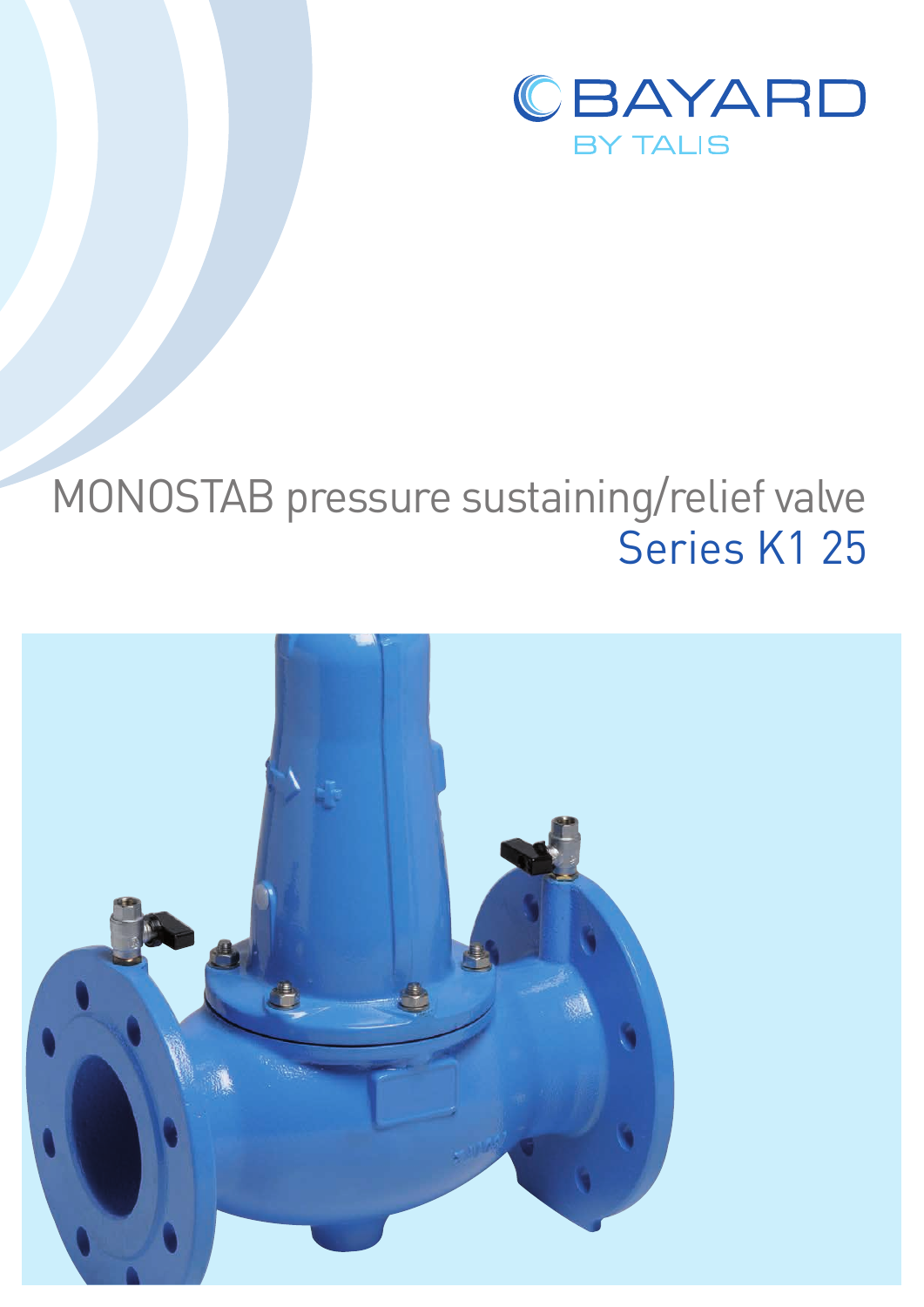## Monostab pressure sustaining/relief valve - General



**Pressure** sustaining/relief valve for maintaining the pressure of a network upstream of the unit

#### **Compliance with standards:**

- Tested according to standard EN 12266
- NF EN 1074-5
- Face-to-face dimensions ISO 5752-1
- French Sanitary Compliance Certificate  $(A \cap S)$

#### **Compliance with EC directives:**

- Drinking water 98/63/EC
- Construction products 89/106/EC
- Pressure equipment directive 97/23/ EC (networks for the supply, distribution and discharge of water and associated equipment are not covered by this directive, as mentioned in Article 1 paragraph 3.2). This exclusion means that we are not required to apply the CE conformity marking on this product.

## **Compliance with the REACH Regulations (EC 1907/2006).**

## **1 - General**

#### **1 - 1. Functions, applications:**

#### **This spring-actuated pressure sustaining/relief valve:**

- Transfers excess pressure from an upstream network to a lower pressure downstream network, to a reservoir or to a discharge as soon as the upstream pressure exceeds the set value
- Maintains a setpoint pressure (mounted on-line on the pipe) to:
	- Provide a minimum pressure at a high point or towards a service connection with high head loss
	- Avoid too great a pressure drop when supplying a reservoir and spread out filling the reservoir over time
	- Maintain a minimum pressure on a pump and thus limit the flow to prevent it operating in the cavitation zone
- Relieves the pressure above a given setpoint pressure (mounted as a tap-off of the pipel to:
	- Avoid overpressure in a network when closing a shutoff device
	- Provide a minimum pressure at a pump outlet in the event of low or zero consumption

## **Applications:**

- Public or private water distribution networks
- Domestic, industrial or fire fighting water networks
- Irrigation networks
- Etc.

## **1 - 2. Specifications:**

- Modern design
- Simple construction
- Robust construction
- Safe operation and reduced maintenance
- Unaffected by variations in downstream pressure and transferred flow
- Friction-free operation and no risk of blockage
- Manufactured since 1982
- Last improvements made in 2011 (drain plug under the lower guide)
- Body and bonnet made of ductile iron
- Powder epoxy coating applied by cataphoresis approved for contact with drinking water
- Stainless steel bolting
- Seize-resistant setting system (galvanised steel-brass)
- Removable stainless steel seat
- Upper guide protected from contact with water
- Lower guide coated with a scale inhibitor
- PN 16 bar
- Can be dismantled from above without having to disconnect the pipe
- Spare parts readily available
- Pressure gauges not included (option)

## **Hydraulic engineer's notes:**

- The pressure sustaining adjustment function can be summarised as management of the temporary shortfall of water in relation to demand. The flow and pressure availability downstream of a pressure sustaining valve is subject to the upstream and downstream consumption demands:
- If the upstream pressure is greater than the setting of the Monostab pressure sustaining/relief valve, then the downstream pressure can be equal to the upstream pressure.
- If the upstream pressure is the same as the setting of the Monostab pressure sustaining/relief valve, then the downstream pressure can be equal to or less than the upstream pressure. In some cases the pipe may not be full.
- If the upstream pressure is lower than the set pressure of the Monostab pressure sustaining/relief valve, the device will be closed and there may not be any water downstream.
- In view of these operating scenarios, it is essential to provide the following when necessary:
- Protection of the downstream network against excessive pressure
- The option of a secondary supply for the downstream network
- An air inlet device (Vannair) downstream of the unit
- The pressure sustaining/relief function is not suitable for protecting submersible pumps with high drawdown
- If you are in any doubt, contact your Bayard representative or Bayard CTS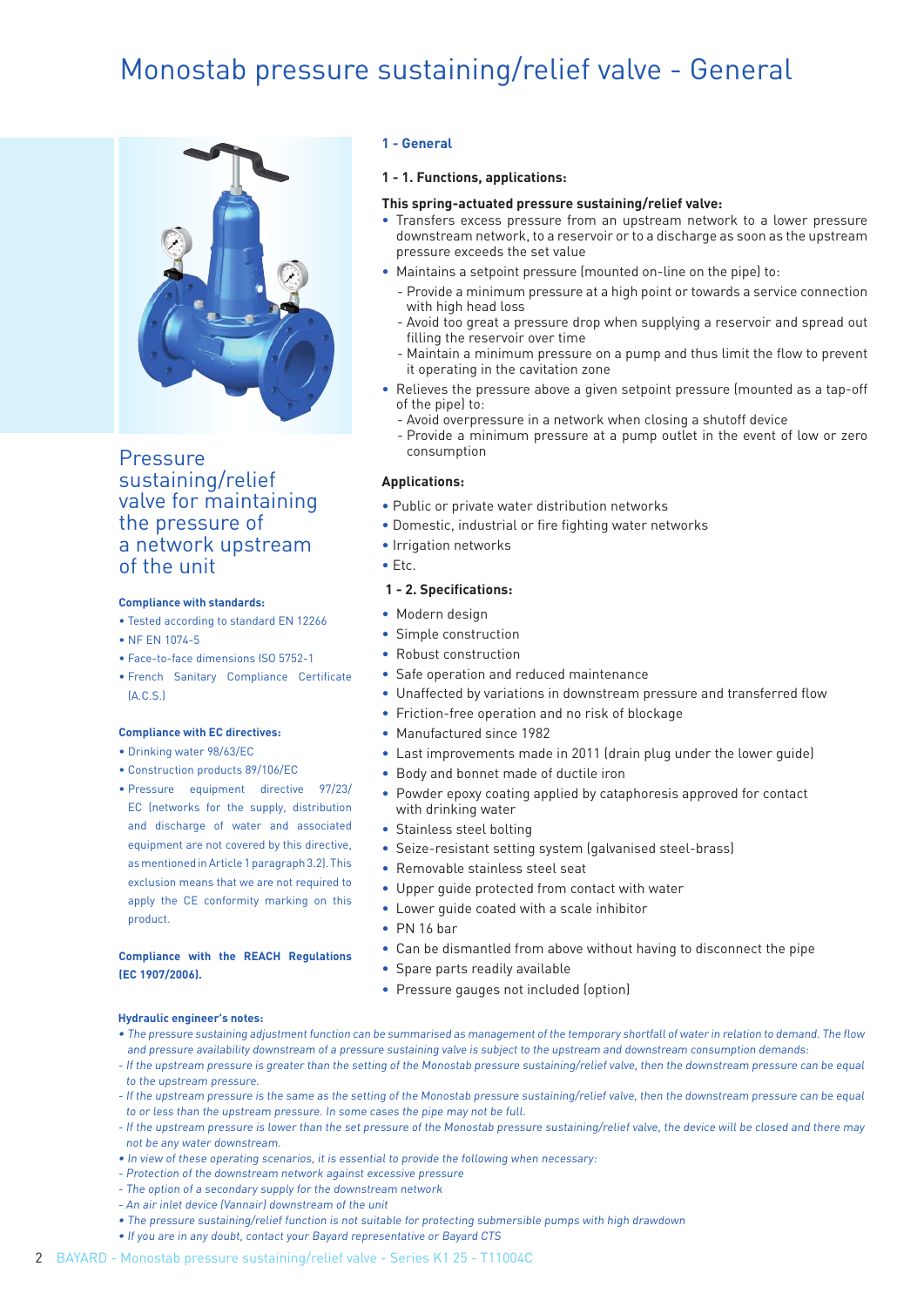## Monostab pressure sustaining/relief valve - General



#### **1 - 3. Operation:**

- This pressure sustaining valve consists of a valve disc (28), compensated by a spring (06) or (07) and balanced against downstream pressure by a rolling diaphragm (14) (equips Monostab pressure reducing valve PN 25 bar).
- The effect of the downstream pressure (white arrows) on the top of the valve disc is counteracted by the effect of the same pressure below the rolling diaphragm. The effects cancel each other out and the assembly is thus unaffected by variations in the downstream pressure.
- The effect of the upstream pressure below the valve disc assembly (red arrows) is compensated by the adjustable compression of the spring (green arrow).
- When the upstream pressure drops below the set pressure, the force exerted by the spring becomes predominant. The mobile unit moves downwards and the device closes, preventing the water passing through, in order to maintain the setpoint pressure. The device is watertight at zero flow, and the downstream pipe can be empty or supplied by another source.
- Conversely, if the upstream pressure increases towards the set pressure, the force below the mobile assembly exceeds that of the spring. The mobile unit rises and the device opens to a greater or lesser extent, allowing the water through while maintaining the setpoint pressure upstream. The downstream pipe can be partly filled or at a pressure between 0 bar and the setpoint pressure, or supplied by another source.
- When the upstream pressure is greater than the set pressure, the force exerted below the mobile unit becomes predominant. The mobile unit rises fully, allowing maximum flow. The pressure in the downstream pipe can be equal to the pressure read upstream.

**Hydraulic engineer's notes:**

- A) As with **all devices on the market that are directly actuated by a spring**, the accuracy of adjustment between zero flow and maximum flow is directly related to the travel of this spring. In order to be watertight, the valve disc must move down. To do this:
	- 1. The spring must relax
- 2. Its resistance decreases
- 3 The upstream pressure below the valve disc must increase.
- Conversely, to reach maximum flow rate, the valve disc must move up as far as it will go:
- 1 The spring must compress
- 2 Its resistance increases
- 3 The upstream pressure below the valve disc must increase.
- Because of this mechanical law, devices with springs are not transparent and lead to head loss
- To provide more accurate adjustment, in particular on a pump with a "flat" curve, we have designed the Hydrobloc system for which the hydraulic operation is more transparent. Your Bayard representative is at your disposal to discuss the system with you.

#### **Safety and environment:**

All installation, maintenance and repair operations must comply with current local regulations concerning occupational safety and the environment. Ensure that those carrying such operations wear appropriate personal protective equipment. Ensure that all lifting equipment and electrical tools used comply with current regulations, and that they are used correctly.

From an environmental perspective, the device is recyclable. Recommend that the cardboard box or wooden crate is placed in a recycling container. The packing foam is a neutral waste product, and can be taken to a waste treatment centre for incineration.

All installation, maintenance and repair work must be carried out by qualified, trained and authorised personnel, in accordance with current legislation.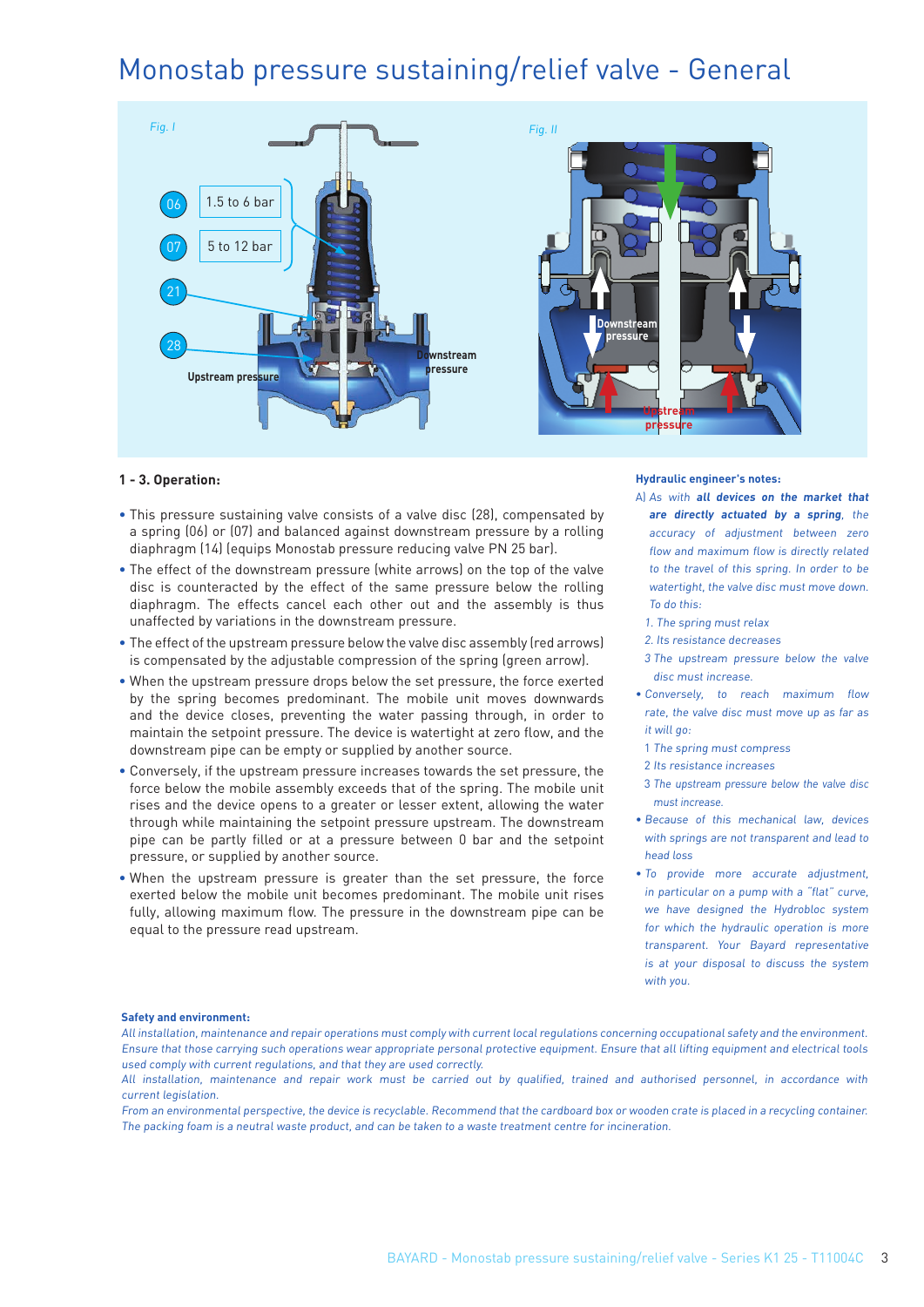## Monostab pressure sustaining/relief valve - General



**1 - 4. Conditions of use PN 16 bar:**

• Upstream control pressures:

**1. Spring B, red = 1.5 to 6 bar**

**2. Spring B, red = 5 to 12 bar**

For other adjustment ranges, contact your Bayard representative.

- Minimum supply pressure 2 bar, to obtain an upstream pressure setting of 1.5 bar
- Accuracy of adjustment = 0.5 to 1 bar according to the upstream pressure setting
- Operating temperature:
- $+1$ <sup>o</sup>C to  $+65$ <sup>o</sup>C
- Drinking water or screened raw water (2 mm)
- Range:
- DN 40/50 to 150, PN 16, ISO PN 10 and 16

| Item           | Part name                                         | No.            | <b>Materials</b>                | <b>Standards</b>      |
|----------------|---------------------------------------------------|----------------|---------------------------------|-----------------------|
| 01             | Calibrating key                                   | $\mathbf{1}$   | Steel/S235JR                    | <b>NF EN 10025</b>    |
| 02             | Calibrating screw + item 03                       | $\mathbf{1}$   | Stainless steel/X20Cr13         | NF EN 10088           |
| 03             | Nut                                               | $\mathbf{1}$   | A <sub>2</sub> stainless steel  | <b>NF EN ISO 3506</b> |
| 04             | Base plate                                        |                | Ductile iron GL/EN-GJL-250      | <b>NF EN 1561</b>     |
| 0 <sub>5</sub> | Bonnet subassembly + threaded ring                |                | Ductile iron GS/EN-GJS-450-10   | <b>NF EN 1563</b>     |
| 06             | Calibrating spring 1.5 to 6 bar (blue)            |                | Coated steel                    | <b>DIN 17223</b>      |
| 07             | Calibrating spring 5 to 12 bar (red)              |                | Coated steel                    | <b>DIN 17223</b>      |
| 08             | Cylinder O-ring                                   |                | EPDM                            |                       |
| 09             | Pressure gauge 0-40 bar (option)                  | $\mathbf{1}$   | Stainless steel/X5CrNi 18-10    | <b>NF EN 10088</b>    |
| 10             | Pressure gauge 0-16 bar (option)                  |                | Stainless steel/X5CrNi 18-10    | NF EN 10088           |
| 11             | Seat + gasket (item 12)                           |                | Stainless steel/X2CrNi 18-9     | <b>NF EN 10088</b>    |
| 12             | Seat gasket                                       |                | <b>EPDM</b>                     |                       |
| 13             | Pressure gauge isolating valve                    | $\overline{2}$ | Nickel-plated brass             |                       |
| 14             | Bonnet retaining nut (4 to 8 acc. to DN)          | 1 set          | A2 stainless steel              | <b>NF EN ISO 3506</b> |
| 15             | Alignment pin                                     | $\overline{2}$ | A2 stainless steel              | <b>NF EN ISO 3506</b> |
| 16             | Body                                              |                | Ductile iron GS/EN-GJS-450-10   | <b>NF EN 1583</b>     |
| 17             | Stem quide                                        | $\mathbf{1}$   | Aluminium bronze/CuAl9Ni3Fe2    | <b>NF EN ISO 1982</b> |
| 18             | Upper diaphragm holder                            | $\mathbf{1}$   | Ductile iron GL/EN-GJL-250      | <b>NF EN 1561</b>     |
| 19             | Upper diaphragm holder O-ring                     |                | <b>EPDM</b>                     |                       |
| 20             | Segment                                           |                | HDPE                            |                       |
| 21             | Diaphragm                                         | $\overline{2}$ | Textile reinforced elastomer/CR |                       |
| 22             | Lower cylinder                                    |                | Ductile iron GL/EN-GJL-250      | <b>NF EN 1561</b>     |
| 23             | Lower cylinder O-ring                             | $\mathbf{1}$   | EPDM                            |                       |
| 24             | Locking nut                                       |                | A2 stainless steel              | <b>NF EN ISO 3506</b> |
| 25             | <b>Stem</b>                                       |                | Stainless steel/ X8CrNiS 18-9   | <b>NF EN 10088</b>    |
| 26             | Valve disc plate                                  |                | Ductile iron GL/EN-GJL-250      | <b>NF EN 1561</b>     |
| 27             | Centre stem O-ring                                |                | <b>EPDM</b>                     |                       |
| 28             | Resilient valve disc                              |                | <b>PUR</b>                      |                       |
| 29             | Valve disc holder                                 |                | Ductile iron GL/EN-GJL-250      | <b>NF EN 1561</b>     |
| 30             | Plug                                              |                | Aluminium bronze/CuAl9Ni3Fe2    | <b>NF EN 1982</b>     |
| 31             | Mobile subassembly items 18 to 29                 |                |                                 |                       |
| 32             | Maintenance kit, items 08-12-19-20-21-23-24-27-28 |                |                                 |                       |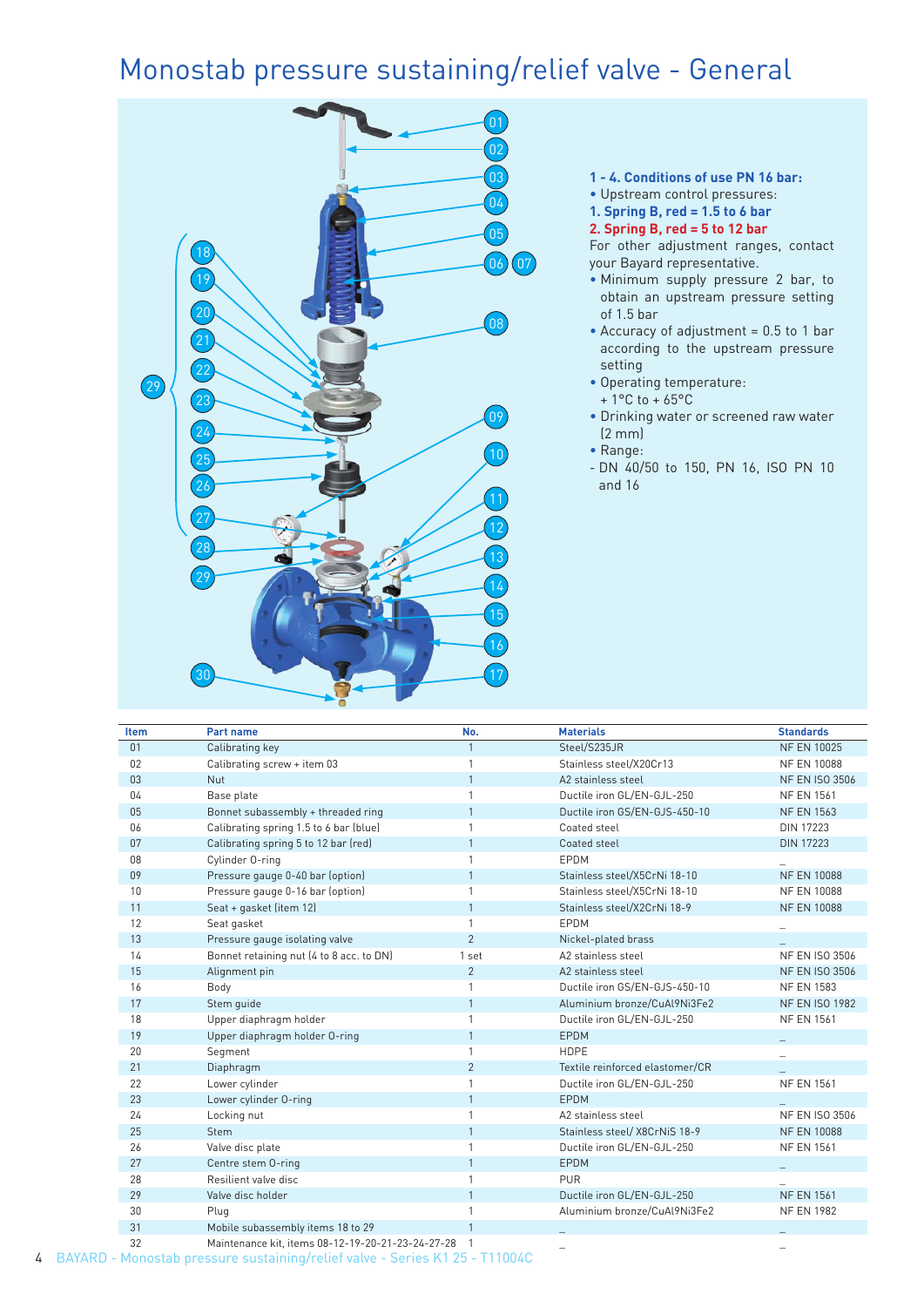## Monostab pressure sustaining/relief valve - Establishing a project

## **2 -Establishing a project**

### **2 - 1. General, practical advice:**

- Mounted on-line on the pipe, this unit is ideal for maintaining a minimum pressure in the upstream pipe in order to supply a point with high head loss (pressure sustaining function)
- Mounted as a tap-off of the pipe, this unit will relieve the excess pressure and discharge the flow towards an outlet (pressure relief function)
- Its simple, robust design simplifies maintenance

## **2 - 2. Choosing the diameter:**

- The choice of diameter is based on the velocity of the water in the unit according to its function:
	- Pressure sustaining function, recommended velocity 1.5 to 3 m/s
- Pressure relief function, recommended velocity 4 m/s

The table below gives a flow in l/s for each **DN** according to the velocity in the unit.

| <b>DN</b><br><b>Velocity</b> | 40/50 | 60/65 | 80   | 100  | 150  | <b>Function</b>  |
|------------------------------|-------|-------|------|------|------|------------------|
| $1.5 \text{ m/s}$            | 2.9   | 5.0   | 7.8  | 11.8 | 26.5 | Sustaining valve |
| $2 \text{ m/s}$              | 4.0   | 6.6   | 10.1 | 15.7 | 35.3 | Sustaining valve |
| 3 m/s                        | 5.9   | 10.0  | 15.0 | 23.6 | 53   | Sustaining valve |
| $4 \text{ m/s}$              | 7.9   | 13.3  | 20.0 | 31.4 | 70.7 | Relief           |

• It is difficult to determine the flow which may pass through the unit. It depends directly on the capabilities of the network and the upstream and downstream requirements. Briefly, it can be estimated that a velocity of 1.50 m/s in the pipe corresponds to the maximum flow passing through the unit.

- Example: in a pipe with DN 100, a velocity of 1.50 m/s creates a flow rate of  $121/s$
- DN 80 is recommended for the pressure sustaining function (12 l/s = 2 to  $3 \text{ m/s}$
- DN 65 is adequate for the pressure relief function (12 l/s = 3 to 4 m/s)
- The environment in which the unit is installed must be taken into consideration according to the various possible operating stages. The table below gives an example broken down into these stages:

| <b>Pressure setting</b> | <b>Upstream pressure</b> | <b>Downstream pressure</b> | <b>Status of unit</b> | <b>Notes</b>                                                               |  |
|-------------------------|--------------------------|----------------------------|-----------------------|----------------------------------------------------------------------------|--|
| 5 bar                   | 10 <sub>bar</sub>        | X to 10 bar                | Open                  | If necessary protect<br>downstream pipe with<br>Monostab press. red. valve |  |
| 5 bar                   | 5 bar                    | $0$ to $5$ bar             | Controlling           | A Vannair downstream<br>is necessary and<br>provide a secondary            |  |
| 5 bar                   | 4.8 <sub>bar</sub>       |                            | Closed                | supply for the downstream<br>pipe if necessary                             |  |

#### Bayard can provide you with sizing software:



- **2 3. Choosing the setting range:**
- $-$  Spring A = 1.5 to 6 bar
- $-$  Spring B = 5 to 12 bar





#### **Area 1 = normal working conditions**

 $\bullet$  1 0

**Area 2 = cavitation**, reduce the pressure in stages with two units in series, or contact your Bayard representative.

2 6 4 8 10 12 14 16 18 20

**THE REPORT OF A 49 YEAR OLD FEMALE** 

Downstream pressure (bar)

3

## **Area 3 = not possible**

Bayard CTS has engineers and technicians who have vast experience of networks. Discuss your project with your Bayard representative.

## **Hydraulic engineer's notes:**

- Outstanding Kv values
- Average velocities in the intake section between 1.5 and 4 m/s, making it possible to reduce the unit's diameter relative to the diameter of the pipe
- No risk of blockage: upper guide not in the water and lower guide coated with a scale inhibitor
- No risk of malfunction: the pressure sustaining/relief valve cannot become blocked as it is protected by a strainer box
- If there is a diaphragm leak, the water flows through the holes in the bonnet and the unit continues to perform its function. The leakage alerts the operator that maintenance is required

**Cavitation diagram** used to check the operating conditions of the unit.

Upstream pressure (bar)

Upstream pressure (bar)

26<br>24<br>22<br>20<br>18<br>16<br>14<br>12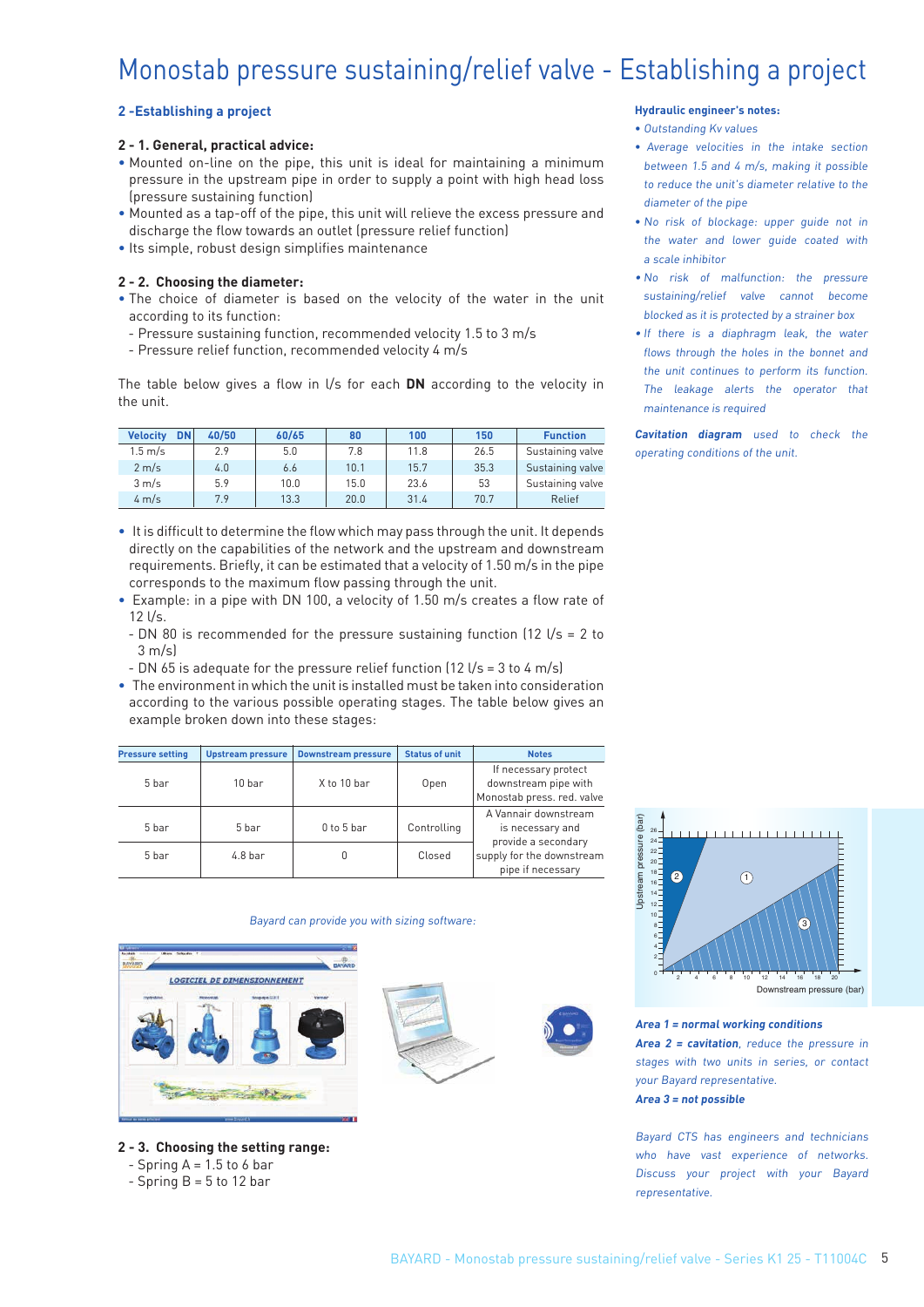## Monostab pressure sustaining/relief valve - Establishing a project



## **2 - 4. Installation instructions: Project:**

- Ensure that the room is large enough to be able to work safely on the unit. Unobstructed clearance of 1.00 m around, 1.50 m above and 0.30 m below the pipe is considered reasonable. Remember also that the room must have suitable drainage, and ventilation for the operation of the Vannair.
- Provide a restraining system if necessary, or a self-restrained assembly and a support beneath the installation.

Approximate dimensions of the manhole: Length = 2.00 m to 3.00 m depending on diameter Width = 2.00 m Height = 1.70 m minimum

- 01 Upstream valve
- 02 Strainer box
- 03 Monostab pressure sustaining/ relief valve
- 04 Dismantling joint
- 05 Downstream valve
- 06 Vannair

Bayard has a library of 2D and 3D plans available for your use. Request these from your Bayard representative.

#### **Hydraulic engineer's notes:**

• The Monostab pressure sustaining/relief valve can be used as a channelled relief valve. Its hydromechanical operation causes very little inertia on opening. Contact Bayard CTS.

- **Ensure that the pressure sustaining/relief valve** is equipped with an upstream (01) and a downstream (05) valve. These elements are essential for safe commissioning, easy adjustment and controlled filling of the downstream network. Using a very high flow rate for adjusting the upstream setpoint pressure, with no valve upstream to create an artificial head loss, is very difficult in practice and may be dangerous.
- Install a strainer box **(02)** to stop foreign bodies before they enter the unit. A "Y"filter may seem less costly, but it will be less easy to clean and require a large amount of space below the pipe in order to remove the filter strainer.
- A dismantling joint **(04)** will allow the assembly to be self-restrained and dismantled.
- Install a **Vannair (06)** immediately downstream of any pressure sustaining/ relief unit, in particular if the pipe is likely to drain itself.
- On a pipe that is **horizontal or rising** towards the unit (less common), **install an air valve or Vannair** immediately upstream of the pressure sustaining/relief valve. This will improve hydraulic performance and prevent unwanted noise and pressure fluctuations due to air trapped upstream of the valve.
- The unit can be mounted in any position. Remember to provide air ventilation according to the position of the unit and direction of fluid flow.





## **2 - 5. Dimensions and weights:**

| <b>DN</b> | <b>ISO PN</b> | А   | c   | D   | $C + D$ | Weight |
|-----------|---------------|-----|-----|-----|---------|--------|
|           | drilling      | mm  | mmm | mm  | mm      | kg     |
| 40/50     | 40/50         | 230 | 430 | 86  | 516     | 18     |
| 60/65     | 60/65         | 290 | 420 | 100 | 520     | 22     |
| 80        | 4/8 holes     | 310 | 450 | 112 | 562     | 25     |
| 100       | 10/16         | 350 | 450 | 112 | 562     | 31.3   |
| 150       | 10/16         | 480 | 550 | 145 | 695     | 66     |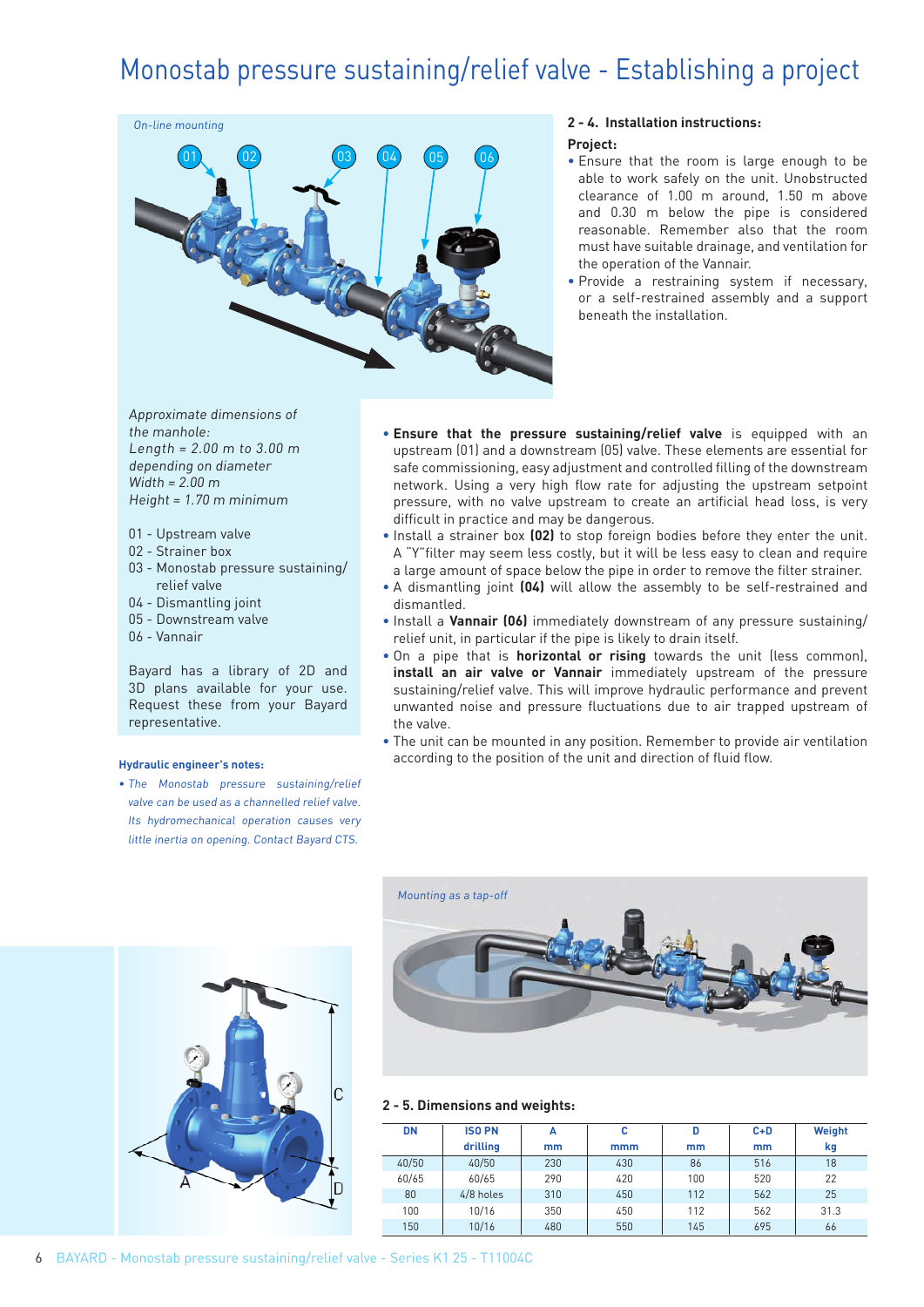## Monostab pressure sustaining/relief valve - Establishing a project

## **3 - Project implementation**

## **3 - 1. Definition of the equipment:**

• Assistance with product names when ordering



## **3 - 2. Alternative equipment:**

A pressure reducing valve from the HYDROBLOC family is a good replacement for the MONOSTAB spring-actuated pressure sustaining/ relief valve. Following a detailed study, this type of pressure reducing valve can be specified with one or two smaller diameters. It will be more suitable for the operating conditions in cavitation areas and can be upgraded in line with any changes in the network's specifications. Contact Bayard for more information.

## **3 - 3. Installation - Operation:**

Even the most well thought-out design can only be satisfactory if a minimum of good engineering practice is applied to its installation and operation.

## **Storage, handling:**

• Store for a maximum of one year, at a temperature not exceeding 65°C, and protected from humidity and impacts

• Handle with care, using appropriate lifting equipment attached to the lifting eyes or the flanges

#### **Package contents:**

- A pressure sustaining valve (PN 16)
- A calibrating key with the calibrating screw and locknut
- After-Sales Service Manual W
- Two pressure gauges, as required (optional)